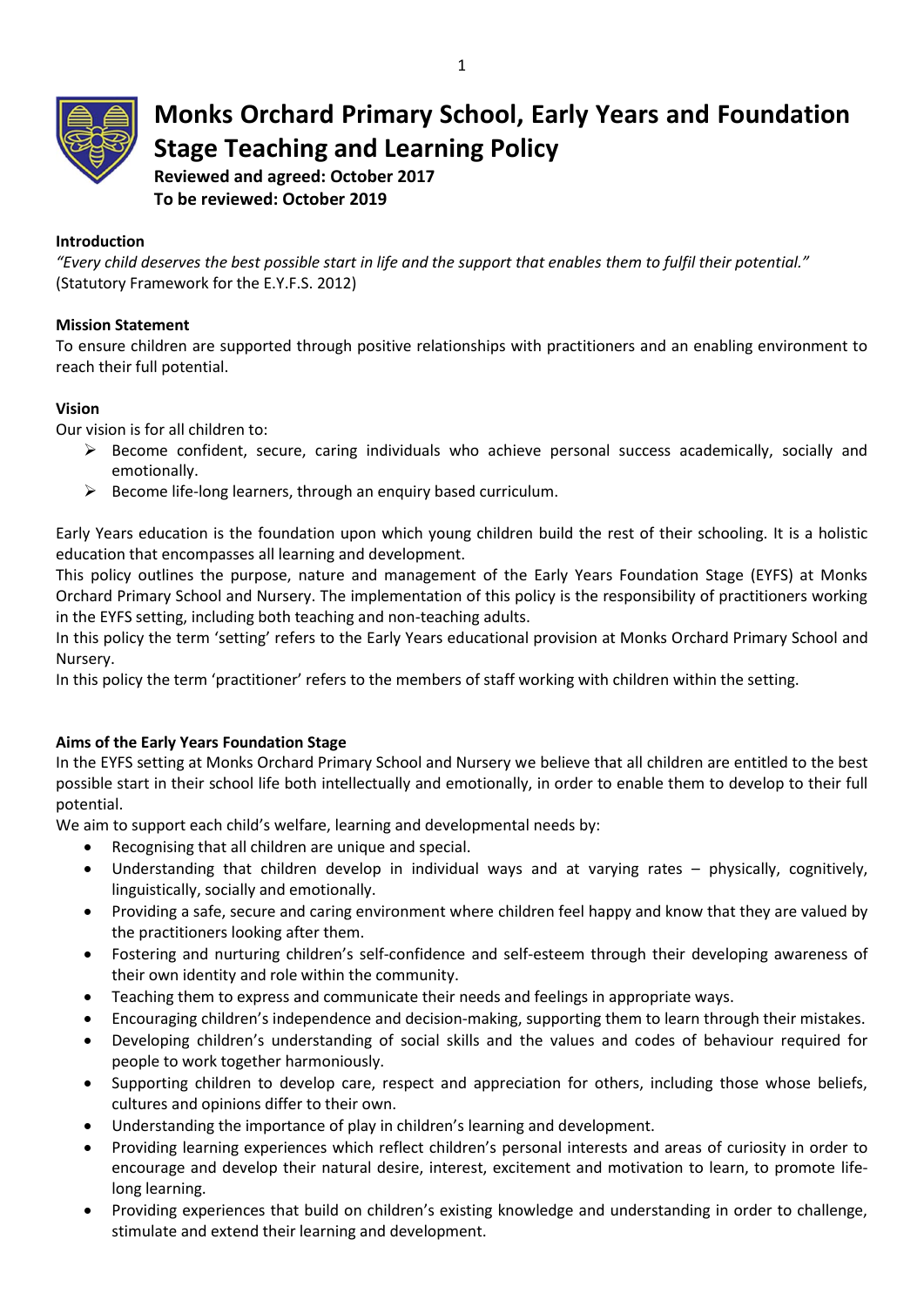Providing effective learning opportunities in a range of environments, inside and outside.

#### **Teaching and Learning**

Teaching in the EYFS setting is delivered in accordance with the Government's Statutory Document 'The Statutory Framework for the Early Years Foundation Stage' (March 2012).

There are seven areas of learning and development that must shape educational provision in Early Years settings. Prime Areas:

- $\triangleright$  Personal, Social and Emotional Development.
- $\triangleright$  Communication and Language.
- $\triangleright$  Physical Development.

Specific Areas:

- $\triangleright$  Literacy.
- $\triangleright$  Mathematics.
- $\triangleright$  Understanding of the World.
- $\triangleright$  Expressive Arts and Design.

The following "Characteristics of Learning" underpin all learning and are planned and assessed alongside the aforementioned areas of learning.

- $\triangleright$  Playing and exploring.
- $\triangleright$  Active learning.
- $\triangleright$  Creating and thinking critically.

These areas of learning and development address children's physical, cogitative, linguistic, social and emotional development. No one aspect of development stands in isolation from the others as all areas of learning and development are closely interlinked.

We recognise that young children learn best when they are active. In the EYFS setting practitioners provide both structured and unstructured opportunities inside and outside. These activities are designed to engage children in practical, first-hand experiences which will support children to discover, explore, investigate, develop their personal interests and areas of curiosity, and help make sense of the world around them as they begin to understand specific concepts. Activities are also set up to provide children with opportunities to apply new acquired knowledge, demonstrating their skills and level of understanding.

#### **Assessment and Record Keeping**

Ongoing assessment is an essential aspect of the effective running of the EYFS setting. Regular, planned and focussed assessments are made of children's learning and individual needs. A record, "Learning Journey, of each child's progress in all areas of their learning is kept.

The main EYFS assessment method is through practitioners' observations of children in different teaching and learning contexts, including both adult focused activities and child initiated play. Observations take place on a daily basis (both formally and informally). Practitioners make time to carry out planned observations (both short and long) of individuals and groups of children regularly. They also make spontaneous observations in order to capture significant moments of children's learning. Observations are recorded in different formats (e.g. narrative style, postit-notes, stickers, whole class grids, photographs). All practitioners are involved in observing children.

Practitioners use observations to support their developing knowledge of individual children. It informs them of children's abilities, needs, interests and learning styles. Observations are evaluated, children's learning priorities are identified and relevant learning opportunities are planned to support children to make the next steps and progress. The E.Y. practitioners liaise with the Inclusion Manager and outside advice/support is sought, where applicable (see the Special Needs Policy for further details).

Learning journeys record children's progress over the academic year in all areas of development of the EYFS framework. Samples of children's work are gathered, along photographical evidence and observations. Parents and carers of the children are encouraged to add their observations of their children's progress and achievements at home.

There is continuous monitoring and assessment of each child's development use the Early Years Foundation Stage Profile (2012). Baseline assessment is carried out using the EYFS Profile during the children's first few weeks upon entering the setting. This is updated at least once a term to track individual progress. The data is analysed and pupil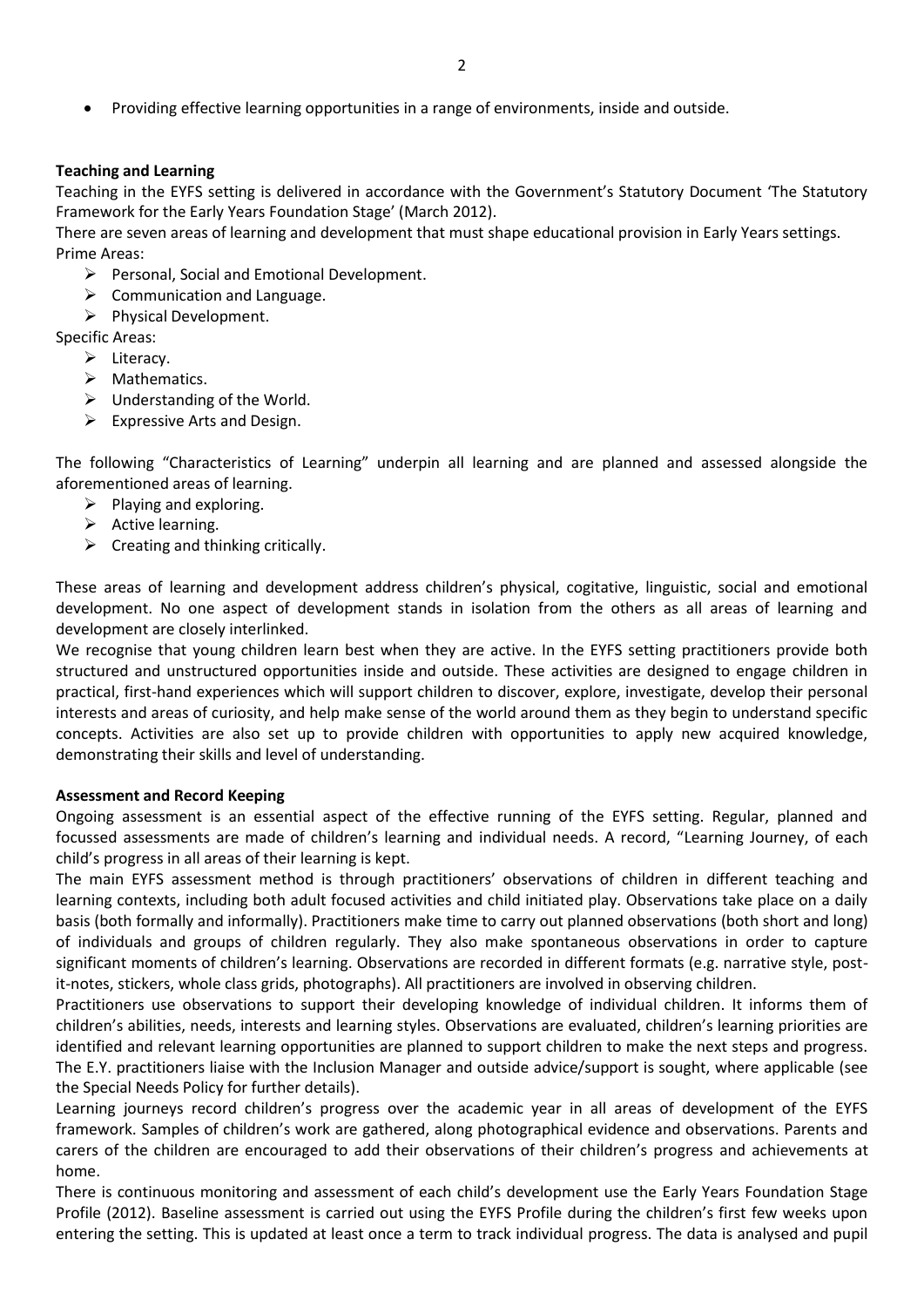progress meetings are conducted with SLT. At the end of the year it provides a summary of every child's development and learning achievements.

A climate of Assessment for Learning and frequent discussions about the learning with the children ensures that they make links between their experiences, play and activities and what and why they are learning. Regular "teacher/child consultations" ensure that the children are aware of their learning and next steps.

Internal moderations occur termly; through work scrutinise, to ensure consistency of judgements across the Foundation Stage; whilst external moderations are made with local schools.

### **Planning**

The planning objectives are from the Development Matters Statements from the Statutory Framework for the EYFS 2012. The EYFS framework provides a long term plan to follow by ensuring that all Early Learning Goals are covered throughout the academic year.

The identification of individual's achievements, interests and next steps for learning forms the basis of the weekly planning.

The practitioner, often with the help of the children, develops differentiated "challenges" to engage, motivate and challenge each child, both in the indoor and outdoor classrooms. This fostering of the children's interests develops a high level of motivation for the children's learning.

Educational visits within the local community and further afield are also planned to support children's learning.

### **Parents as Partners**

Parents/carers are children's first and most enduring educators and we value being partners with them in their children's education. Through a questionnaire prior to the start of the school year and informal chats at the beginning and end of the day, practitioners encourage parents to share their unique knowledge of their child, providing insights into the child as an individual (e.g. characteristics, interests, experiences, likes, dislikes). This supports practitioners in establishing interesting and stimulating learning experiences, responding to children's needs and interests.

Parents are kept informed of what is happening in the setting through regular letters, newsletters, text messages, emails, reading records and continued informal chatting at the beginning and end of the day. This also gives suggestion of how parents can support their children's learning at home; consolidating and building on what has been covered in the setting.

We promote parental partnership though:

- $\triangleright$  Talking to parents about their child before their child starts in our school at our induction meetings and during home visits.
- $\triangleright$  Offering both parents and children the opportunity to spend time in the Foundation Stage before starting school.
- $\triangleright$  Encouraging parents and pre-school children to attend our weekly "Stay and Play" sessions.
- $\triangleright$  Operating an open door policy for parents, to discuss any concerns and children's progress.
- $\triangleright$  Opportunities to share the children's "Learning Journals" at least twice termly.
- $\triangleright$  Weekly "Funtime" activities enable parents to reinforce the learning at home.
- Regular Reception curriculum workshops informing parents of our strategies regarding reading and handwriting.
- $\triangleright$  Termly curriculum coffee mornings.
- Weekly newsletters in Reception and half termly newsletters in Nursery and the display boards in each hallway communicate focus themes, activities and planning to parents.
- $\triangleright$  Encouraging all parent to attend the two formal parent/teacher consultation evenings per year and the half termly informal sessions.
- $\triangleright$  Sending a report on their child's attainment and progress at the end of their time in Foundation Stage.

The E.Y. team liaise with pre-school settings to facilitate a smooth transition for children and families into our Nursery and Reception.

### **Equal Opportunities**

All practitioners have a responsibility to maintain positive attitudes to diversity and difference, ensuring that inclusive practice is delivered in the EYFS setting. All children, irrespective of gender, ability, ethnicity, culture or